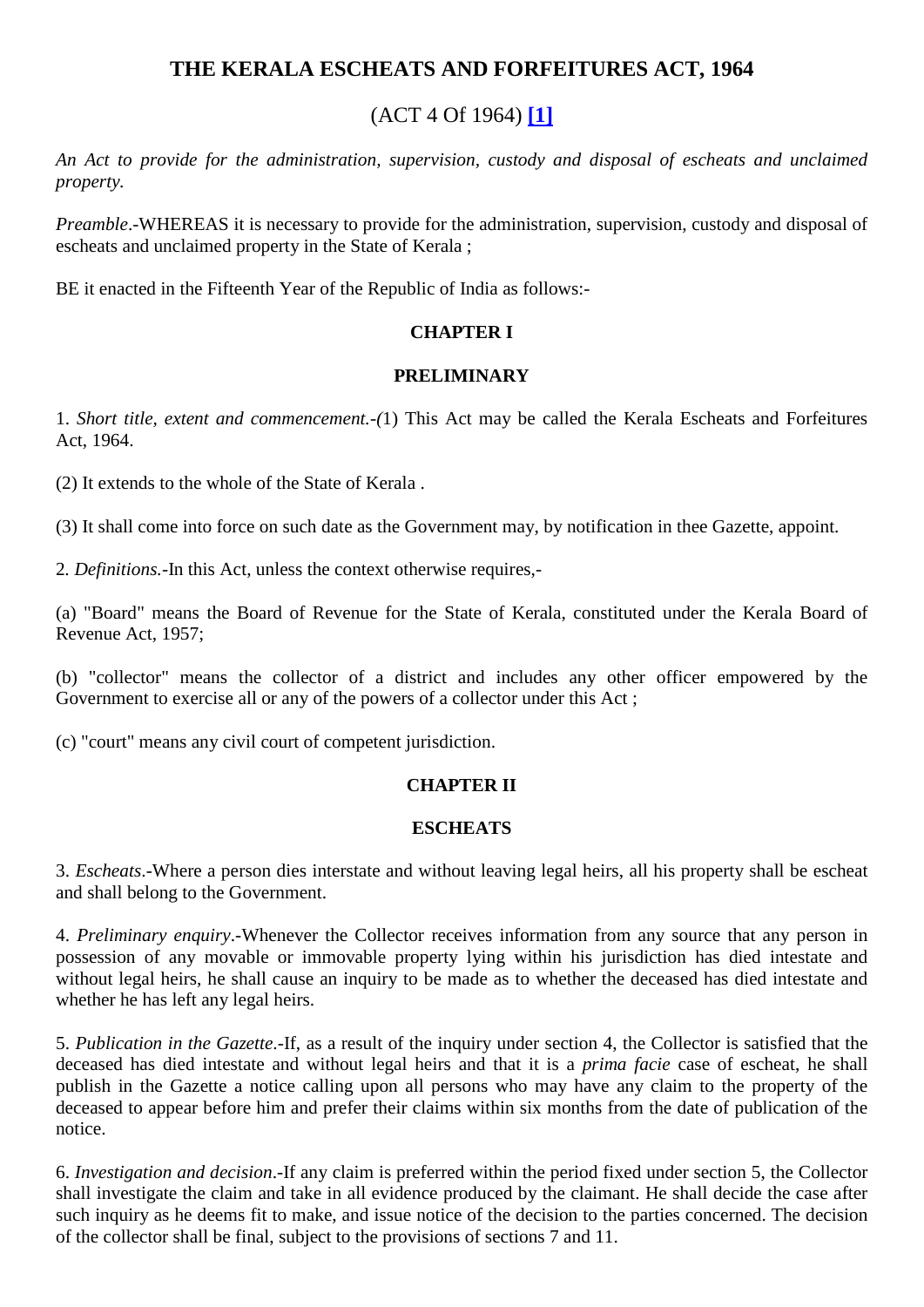7. *Appeal.-* (1) An appeal shall lie to the Board from the decision of the Collector under section 6 within three months from the date of the notice to the parties concerned, and the decision of the Board on such appeal shall, subject to the provisions of sub-section (2) of this section and section 11, be final.

(2) Any person aggrieved by the order of the Board under sub-section (1) may, within sixty days of the date of communication of the order to the parties concerned, appeal to the Government against such order, and the decision of the Government on such appeal shall, subject to the provisions of section 11, be final.

(3) No order under sub-section (1) or sub-section (2) shall be passed without giving all persons interested an opportunity of being heard.

8. *Effect of decision*.-The decision of the Collector shall not be given effect to until the time for the institution of a suit under section 11 is over or until the suit, if any, instituted is finally disposed of.

9. *Disposal of escheats*.-(1) In the case of escheats which are movable property, the Collector shall take steps for the sale of the property by public auction in the manner prescribed, the sale proceeds being credited to the Government.

(2) Escheats which are immovable property shall be disposed of in accordance with the provisions of the Kerala Government Land Assignment Act, 1960 and of the rules made thereunder :

Provided that lands which have escheated to the Government shall not ordinarily be sold until it has been in the possession of the Government for twelve years or more.

10. *Taking possession by Collector*.-(1) Notwithstanding anything contained in section 5 to 9 (both inclusive), the Collector may, if satisfied after the inquiry under section 4 that the person in possession of any movable or immovable property died intestate and without legal heirs, take possession of such property, provided that the property is not in the possession of any person or the person in possession does not offer any opposition. If there is opposition and there is no risk of the property being damaged by the delay in taking possession thereof and arranging for its care and maintenance, the person may be left in possession until the claim is finally settled. If there is risk of damage, the Collector may file a suit in the court to establish the right of the Government and take possession of the same.

(2) The property taken possession of under sub-section (1) shall be managed by the Government in the manner prescribed :

Provided that the Collector may dispose of any perishable property by public auction in the manner prescribed at any time after taking possession under sub-section (1).

11. *Saving of rights to sue*.-Nothing in this Chapter shall be held to prevent parties deeming themselves aggrieved by any decision or order passed or proceedings taken or purporting to be passed or taken under this Chapter from suing the Government in the civil courts :

Provided that such suits shall be preferred within six months from the time at which the cause of action arose :

Provided further that the whole time occupied by the Board of Revenue and the Government under section 7 shall be excluded from the computation of the period of limitation of the said six months.

### [CHAPTER 11A

### **Abandoned Property**

11A. **Abandoned property**.-Any immovable property abandoned by the rightful owner thereof shall be abandoned property and shall belong to the Government.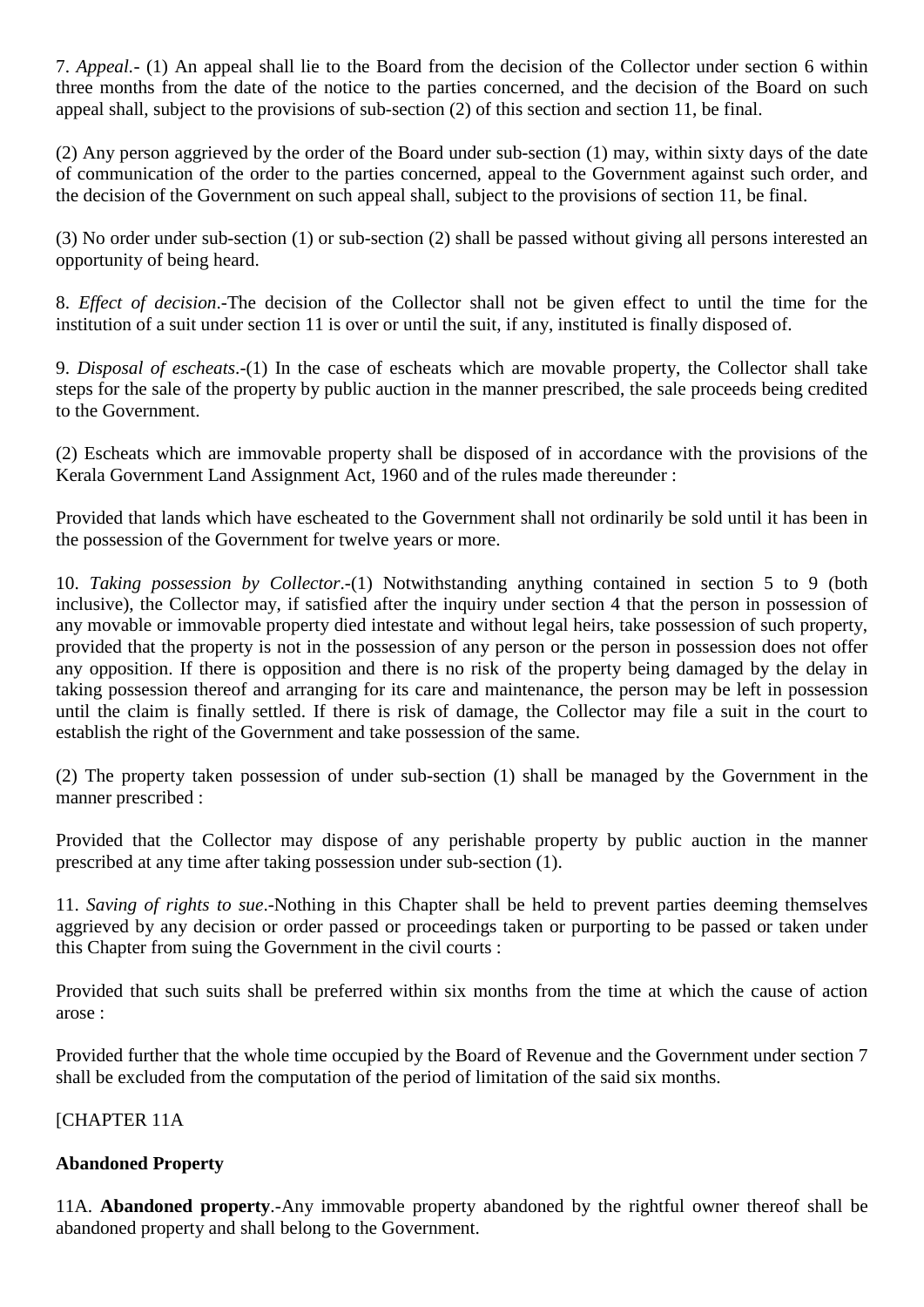11B. **Preliminary inquiry.-**Whenever the Collector receives information from any source that any immovable property situate within his jurisdiction has been abandoned by the rightful owner thereof, he shall cause an inquiry to be made as to which there is any legal claimant to such property.

11C. **Publication of notice.-**If as a result of the inquiry under section 11B, the Collector is satisfied that there is a *prima facie* case of abandonment of the property by the rightful owner thereof, he shall publish in the Gazette a notice calling upon all persons who may have any claim to such property to appear before him and to prefer their claims within six months from the date of publication of the notice.

11D. **Investigation and decision.-**If any claim is preferred within the period fixed under section 11C, the Collector shall investigate the claim and decide the case after such inquiry as he deems fit to make and issue notice of the decision to the parties concerned.

11E. **Appeal**.-(1) An appeal shall lie to the Board from the decision of the Collector under section 11D within three months from the date of receipt of the notice of such decision by the parties concerned and the order of the Board on such appeal shall, subject to the provisions of sub-section (2) and section 11G, be final.

(2) Any person aggrieved by the order of the Board under sub-section (1) may, within sixty days of the date of communication of the order to the parties concerned, appeal to the Government against such order, and the order of the Government on such appeal shall, subject to the provisions of section 11G, be final.

(3) No order under sub-section (1) or sub-section (2) shall be passed without giving all persons interested an opportunity of being heard.

11F. **Taking possession by Collector**.-(1) Notwithstanding anything contained in section 11C, 11D and 11E, the Collector may if satisfied after inquiry under section 11B that any immovable property has been abandoned by the rightful owner thereof, take possession of such property, provided the property is not in the possession of any person or the person in possession does not offer any opposition.

(2) If there is opposition in the taking possession of any property by the Collector under sub-section (1), the person in possession of the property may be left in possession thereof until the claim is finally settled under the foregoing provisions of this Chapter.

(3) The property taken possession of under sub-section (1) shall be managed by the Government in the manner prescribed.

11G. **Saving of right to sue**.-Nothing in this Chapter shall be held to prevent any person deeming himself aggrieved by any decision or order passed or proceedings taken or purporting to be passed or taken under this Chapter from filing a suit against the Government in the competent civil court for establishing his claim.

11H. **Disposal of property**.-Abandoned property shall be disposed of in accordance with the provisions of the Kerala Government Land Assignment Act, 1960 and the rules made there under:

Provided that such property shall not be sold until it has been in the possession of the Government for not less than twelve years).

## CHAPTER III

### **UNCLAIMED PROPERTY**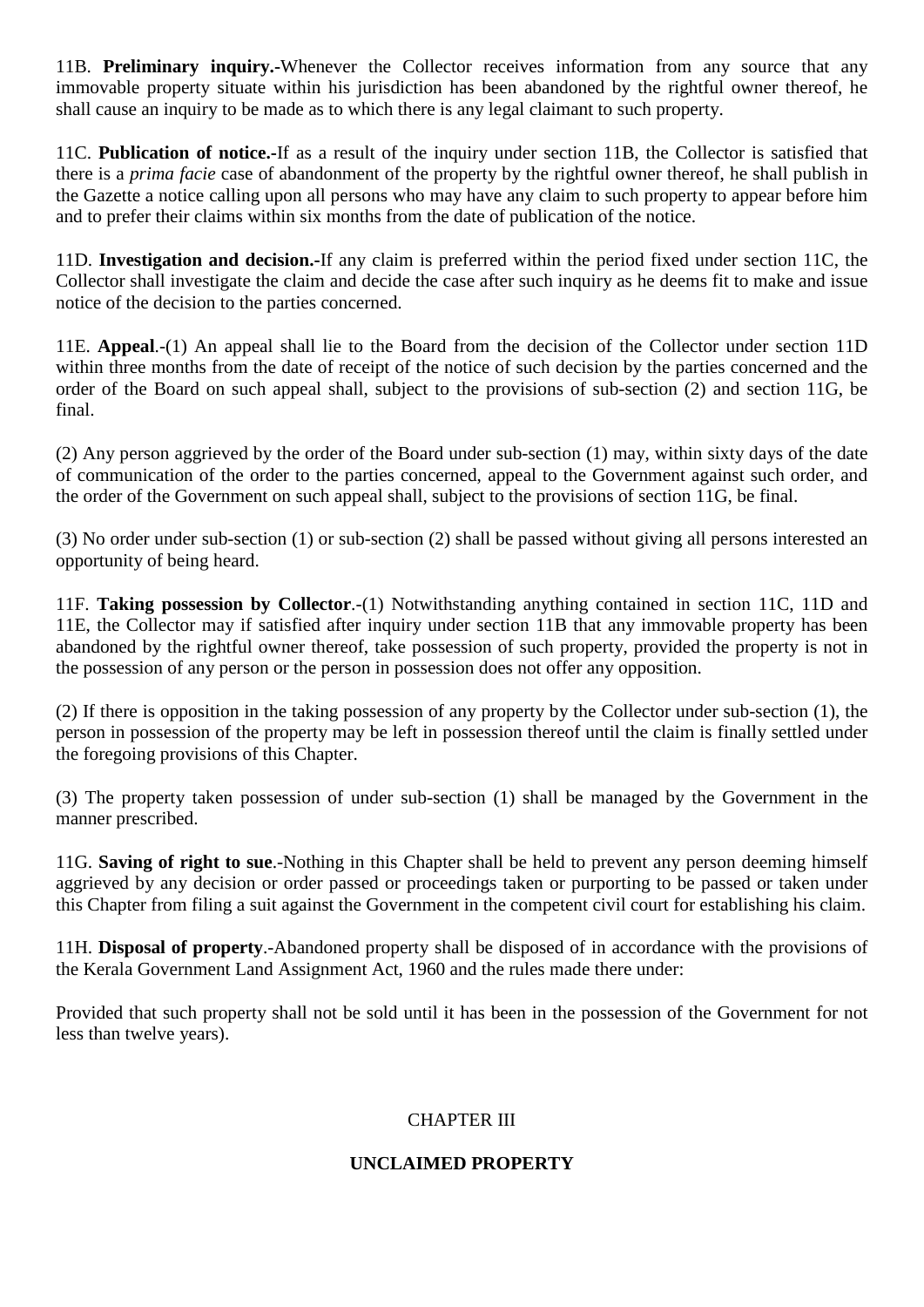12. *Police to take charge of unclaimed properties found in public places*.-Any article found in a public place, the owner of which is not known, shall be taken charge of by any police officer who shall send them for disposal to the Collector.

13. *Publication in the Gazette.-* (1) The Collector shall publish a notice in the Gazette inviting climants to prefer claims to the article sent to him by the police under section 12 within three months from the date of publication of the notice.

(2) Nothing contained in sub-section (1) shall prevent the Collector from disposing of any perishable articles, which come into his possession, at any time, either before or after the publication of the notice under sub-section (1).

(3) The article referred to in sub-section (2) shall be sold in public auction in the manner prescribed, and the proceeds of the sale shall be handed over to the rightful claimants after deducting the expenses of the sale or credited to the Government if no claim is preferred within the period specified in sub-section (1).

14. *Forfeiture of articles*.-If no claim is preferred within the period specified in sub-section (1) of section 13, the collector shall pass an order forfeiting the articles, other than those dealt with under the sub section (2) of the said section, to the Government, and the articles shall thereupon be sold in public auction in the manner prescribed, and the sale proceeds credited to the Government.

15. *Uncontested claim*.-If a claim is preferred within the time allowed and it is not contested, the article shall be handed over to the claimant.

16. *Contested claim*.-In the case of a contested claim, the Collector shall refer the matter to the court and shall be guided by the decision of the court :

Provided that nothing contained in this section shall prevent the Collector from disposing of any perishable articles which come into his possession by public auction in the manner prescribed, at any time before the decision of the court, and in that case the sale proceeds shall be handed over to the court after deducting therefrom the expenses of the sale.

### CHAPTER IV

### **MISCELLANEOUS**

17. *Power of Government to make rules*.- (1) The Government may, by notification in the Gazette, make rules for the purpose of carrying into effect the provisions of this Act.

(2) In particular, and without prejudice to the generality of the foregoing power, such rules may provide for-

(a) the superintendence and disposal of escheats **[\[2\]](javascript:void(0))**[abandoned property) and unclaimed articles;

(b) the manner in which property shall be managed by the Government under section 10 **[\[3\]](javascript:void(0))**[ or section 11E]

(c) the procedure to be observed in public auctions under this Act ;

(d) any other matter which has to be, or may be, prescribed.

(3) Every rule made under this Act shall be laid as soon as may be after it is made before the Legislative Assembly while it is in session for a total period of fourteen days which may be comprised in one session or in two successive sessions, and if before expiry of the session in which it is so laid or the session immediately following, the Legislative Assembly agrees that the rule should be either modified or annulled,